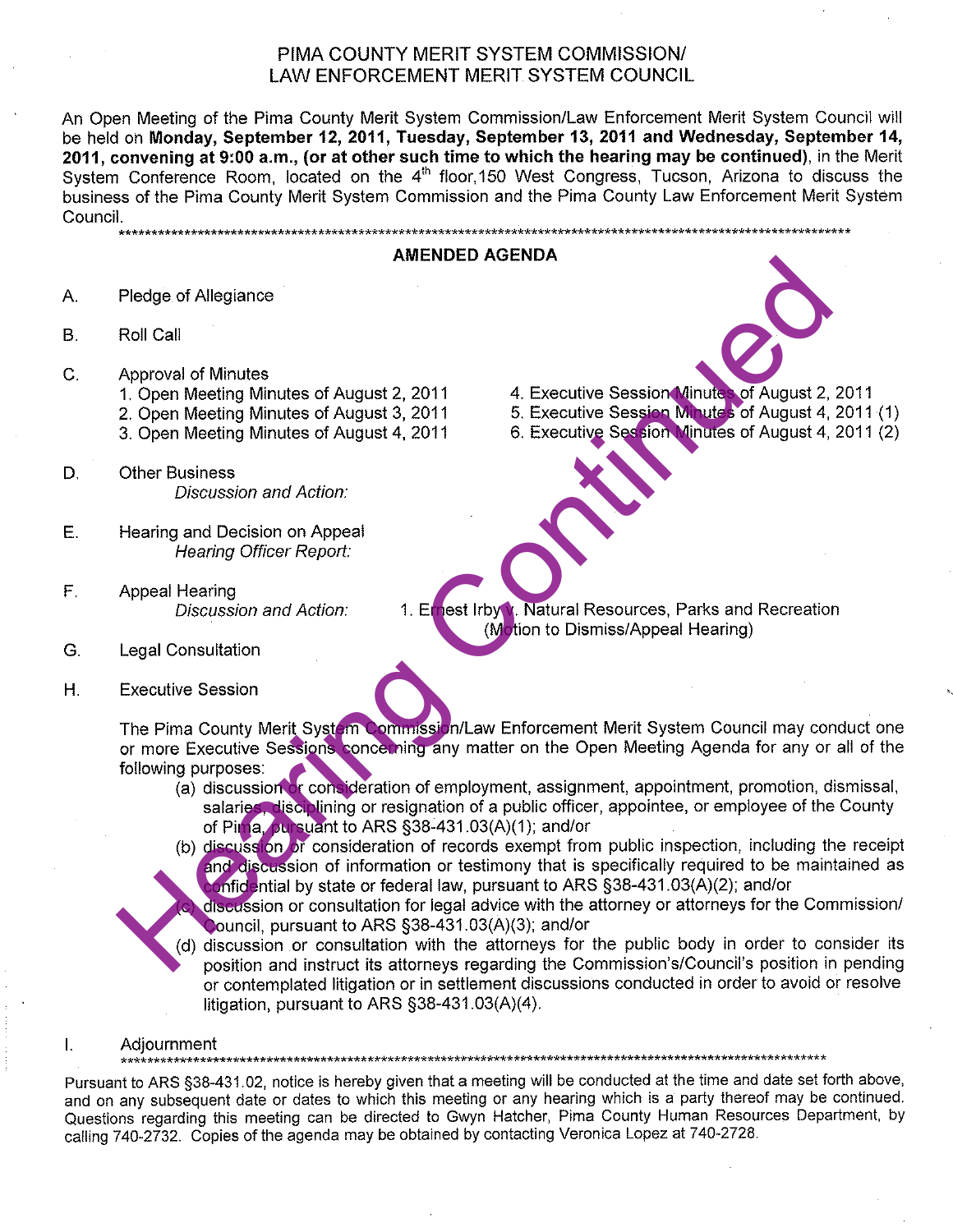| 1              | <b>BARBARA LAWALL</b>                                                                                                                                                                                                                                                                                                                           |                                                 |  |
|----------------|-------------------------------------------------------------------------------------------------------------------------------------------------------------------------------------------------------------------------------------------------------------------------------------------------------------------------------------------------|-------------------------------------------------|--|
| 2              | PIMA COUNTY ATTORNEY<br><b>CIVIL DIVISION</b>                                                                                                                                                                                                                                                                                                   |                                                 |  |
| 3              | By: Leslie K. Lynch<br>Deputy County Attorney                                                                                                                                                                                                                                                                                                   |                                                 |  |
| 4              | 32 North Stone Avenue, Suite 2100                                                                                                                                                                                                                                                                                                               |                                                 |  |
| 5              | Tucson, AZ 85701<br>Telephone: 740-5750                                                                                                                                                                                                                                                                                                         |                                                 |  |
| 6              | Facsimile: 620-6556<br>Pima County Computer No. 35780                                                                                                                                                                                                                                                                                           |                                                 |  |
| $\overline{7}$ | Arizona Bar No. 009757                                                                                                                                                                                                                                                                                                                          |                                                 |  |
| 8              | <b>Attorney for Respondent</b>                                                                                                                                                                                                                                                                                                                  |                                                 |  |
| 9              | <b>PCIA OP/CDIAGORDE</b><br>PIMA COUNTY MERIT SYSTEM COMMISSION                                                                                                                                                                                                                                                                                 |                                                 |  |
| 10             | ERNEST IRBY,                                                                                                                                                                                                                                                                                                                                    |                                                 |  |
| 11             | Appellant,                                                                                                                                                                                                                                                                                                                                      |                                                 |  |
| 12             | VS.                                                                                                                                                                                                                                                                                                                                             |                                                 |  |
| 13             | PIMA COUNTY NATURAL RESOURCES,                                                                                                                                                                                                                                                                                                                  | <b>RESPONDENT'S</b><br><b>MOTION TO DISMISS</b> |  |
| 14             | PAKS AND RECREATION DEPARTMENT,                                                                                                                                                                                                                                                                                                                 |                                                 |  |
| 15             | Respondent.                                                                                                                                                                                                                                                                                                                                     |                                                 |  |
| 16             | NOW COMES the Respondent, Pima County Natural Resources, Parks and Recreation                                                                                                                                                                                                                                                                   |                                                 |  |
| 17             | Department ("Parks and Rec"), by and through its undersigned attorney, and moves this                                                                                                                                                                                                                                                           |                                                 |  |
| 18             | Commission dismiss Appellant's Appeal, pursuant to Merit System Rule ("MSR") 2.3 and                                                                                                                                                                                                                                                            |                                                 |  |
| 19             | $14.1(B)$ and $(D)$ .                                                                                                                                                                                                                                                                                                                           |                                                 |  |
| 20             | On May 17, 2011, Appellant, Ernest Irby ("Irby") received a Notice of Suspension,                                                                                                                                                                                                                                                               |                                                 |  |
| 21             | suspending him for two (2) days, the suspension to be served on May 24 and 25, 2011. On May                                                                                                                                                                                                                                                     |                                                 |  |
| 22             | 27, 2011, Irby filed his appeal of his suspension. As the basis for his appeal he states:                                                                                                                                                                                                                                                       |                                                 |  |
| 23             | My FMLA rights have been violated dated back to 2007. In 2009 I was injured                                                                                                                                                                                                                                                                     |                                                 |  |
| 24             | and I was not property informed of the dates for FLMA to begin as a result I was<br>put on Special Observation. The following months again my FLMA rights were<br>violated then followed a Reprimand. In March of 2011 again my FLMA rights<br>were violated leading to suspension. Unlawful Retaliation outlined in A.R.S. 23-<br>1501&38-532. |                                                 |  |
| 25             |                                                                                                                                                                                                                                                                                                                                                 |                                                 |  |
| 26             |                                                                                                                                                                                                                                                                                                                                                 |                                                 |  |
|                |                                                                                                                                                                                                                                                                                                                                                 |                                                 |  |
|                |                                                                                                                                                                                                                                                                                                                                                 |                                                 |  |
|                |                                                                                                                                                                                                                                                                                                                                                 |                                                 |  |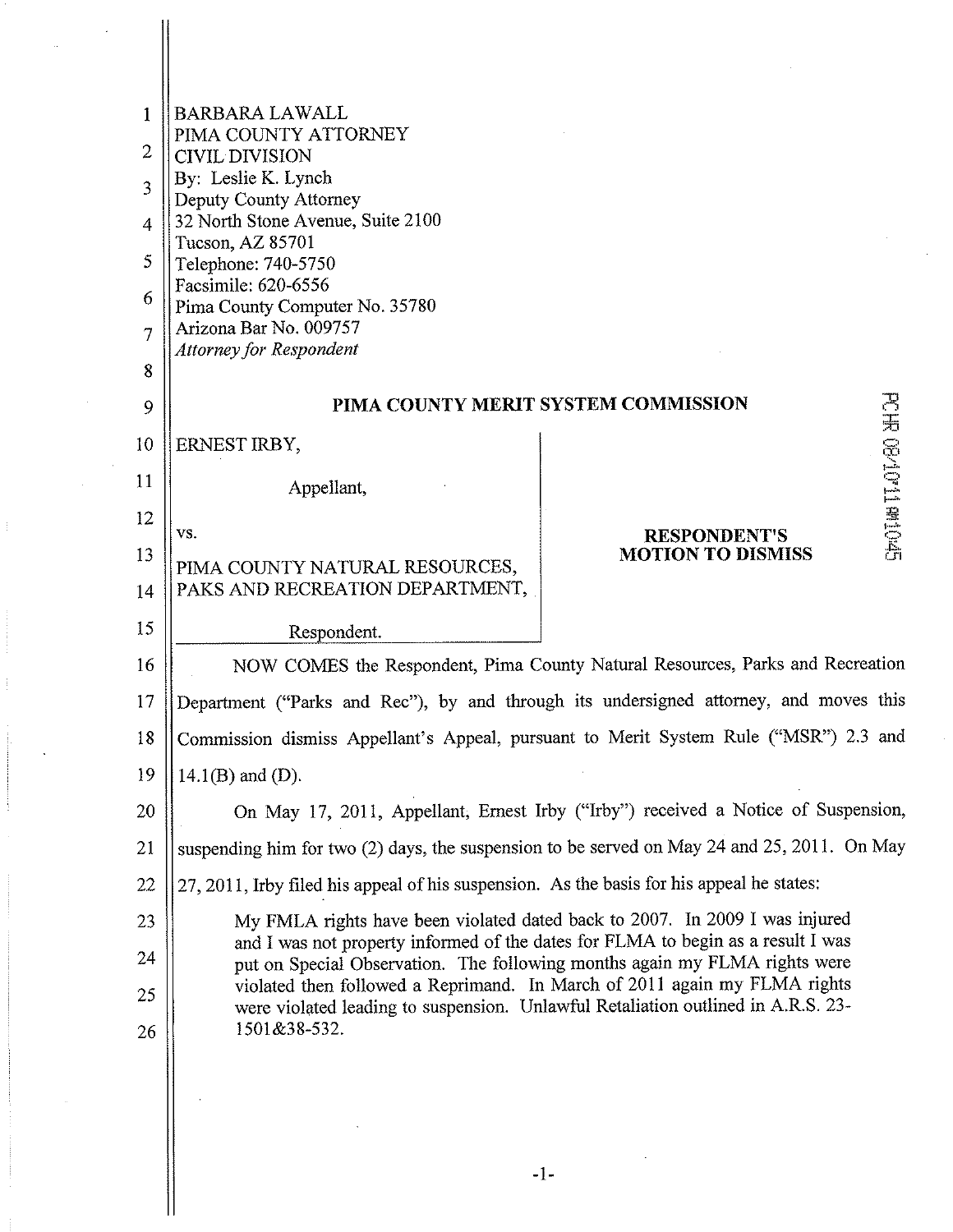The Appellant's reasons for appeal are not covered as "actions" which may be appealed 1 under the applicable Merit Rules. First, with reference to Irby's claim of unlawful retaliation,  $\overline{2}$ 3 MSR 2.3 provides that:  $\overline{4}$ An employee who reasonably believes he/she is the subject of reprisal for disclosure, pursuant to ARS  $\S$  38-531 et seq., to a public body alleging a violation 5 of law, mismanagement, gross waste of monies or an abuse of authority by the employer may file with the Arizona State Personnel Board for purposes of appeal 6 of any such reprisal action. Any such appeal to the Arizona State Personnel Board must be filed, pursuant to ARS  $\S$  38-532, within ten (10) days of the effective date  $\tau$ of the alleged reprisal action. 8 9 Accordingly, MSR 2.3 requires that reprisals actions must be filed with the State 10 Personnel Board, and not this Commission. Irby has, in fact, filed a reprisals action with the 11 State Personnel Board in "Ernest Irby v. Pima County Natural Resources Parks and Recreation Department," and a Hearing on Irby's Complaint before the Personnel Board is set for 12 September 15, 2011. The Commission, by its own Rule, does not have authority to entertain a 13 14 retaliation appeal. 15 Nor does this Commission, pursuant to MSR 14.1(B) and (D), have authority to entertain an appeal based on a violation of the Family Medical Leave Act, 29 USC § 2601 et seq. 16 ("FMLA"). MSR 14.1(B) provides that "any claim of unlawful discrimination must be filed 17 18 with, investigated and determined by authorities as stated under 14.1D." The referenced MSR provision, MSR 14.1(D), provides, in pertinent part, that: 19 Claims of discrimination based upon Federal and/or State civil rights laws, 20 including . . . the Family and Medical Leave Act (FMLA) must be filed with 21 Human Resources, or with the appropriate State and/or Federal agency charged by Federal and/or State law with enforcement of those laws. 22 Under the applicable regulations, 29 CFR  $\S$  825.400: 23 The employee has the choice of: 24  $(a)$ 25 Filing, or having another person file on his or her behalf, a  $1)$ complaint with the Secretary of Labor, or 26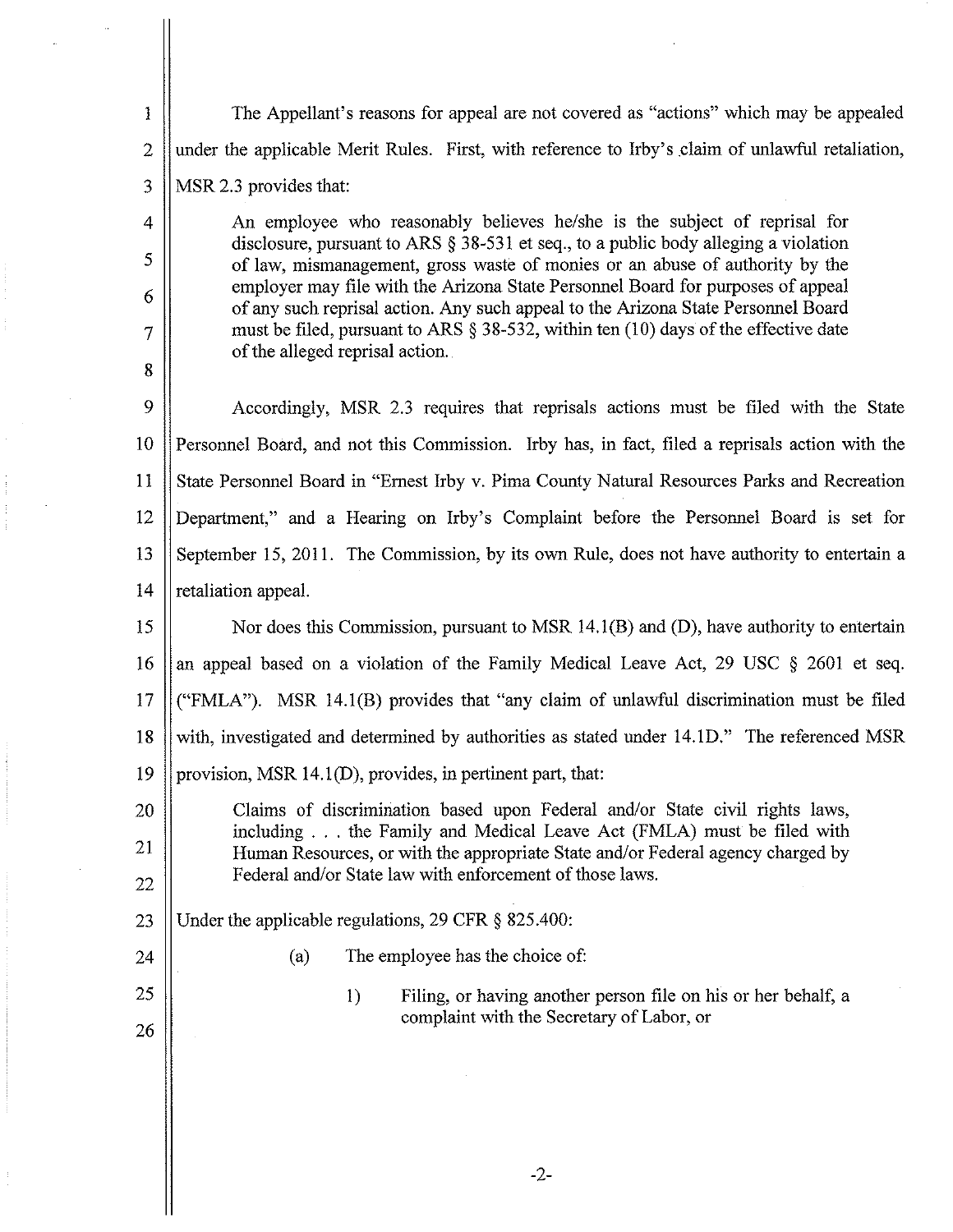$2)$ Filing a private lawsuit pursuant to section 107 of FMLA. 1  $\overline{2}$  $(b)$ If the employee files a private lawsuit, it must be filed within two years after the last action which the employee contends was in 3 violation of the Act, or three years if the violation was willful. 4 If an employer has violated one or more provisions of FMLA, and  $(c)$ if justified by the facts of a particular case, an employee may 5 receive one or more of the following: wages, employment 6 benefits, or other compensation denied or lost to such employee by reason of the violation; or  $\dots$  In addition, the employee may be  $\overline{7}$ entitled to interest on such sum, calculated at the prevailing rate. An amount equaling the preceding sums may also be awarded as 8 liquidated damages unless such amount is reduced by the court 9 because the violation was in good faith and the employer had reasonable grounds for believing the employer had not violated the 10 Act. When appropriate, the employee may also obtain appropriate equitable relief, such as employment, reinstatement and promotion. 11 When the employer is found in violation, the employee may recover a reasonable attorney's fee, reasonable expert witness fees, 12 and other costs of the action from the employer in addition to any 13 judgment awarded by the court. 14 15 Under the applicable Merit Rules, Irby's remedy for a violation of his FMLA rights is with the Department of Labor, or through a separate lawsuit, in which he could receive relief 16 17 (including attorney's fees) this Commission could not give him. His remedy, by the 18 Commission's own Rules, lies elsewhere and it not available in an appeal to this Commission. 19 For the reasons given above, the Commission should dismiss Irby's appeal on the 20 grounds that the relief he seeks is with the State Personnel Board, the Department of Labor, or through the courts. By this Commission's own Rules, this Commission does not have authority 21 to hear this appeal or to grant Irby relief for the claims he alleges. 22 RESPECTFULLY SUBMITTED this  $9$ the day of August, 2011. 23 BARBARA LAWALL, PIMA COUNTY ATTORNEY 24 25 zelu Typul  $By:$ Leslie R. Lynch Deputy County Attorney 26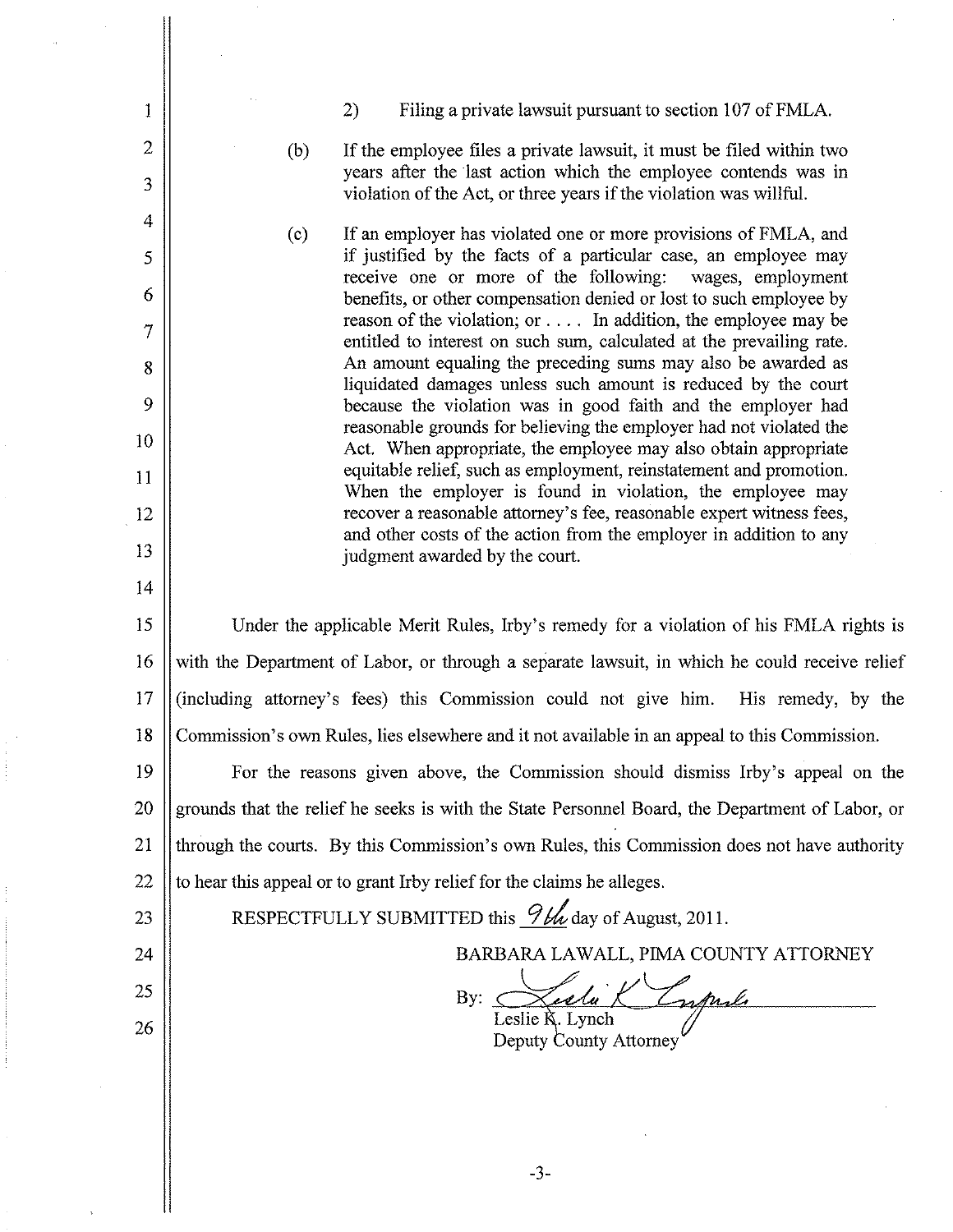Original delivered this  $\left|\bigcup_{k=1}^{n} A_k\right|$  of August, 2011, to:  $\mathbf{1}$  $\overline{2}$  $\overline{3}$ **Commission Members** Pima County Merit System Commission  $\overline{4}$ 150 West Congress Tucson, AZ 85701 5 Mr. Ernest Irby 6 4029 East Fort Lowell  $\overline{7}$ Tucson, AZ 857 Appellant 8 9 Michael Coiro 110 South Church 10 Tucson, AZ 85701 Representative for Appellant 11 Typersm By 12 13 14 15 16 17 18 19 20 21 22 23 24 25 26

 $-4-$